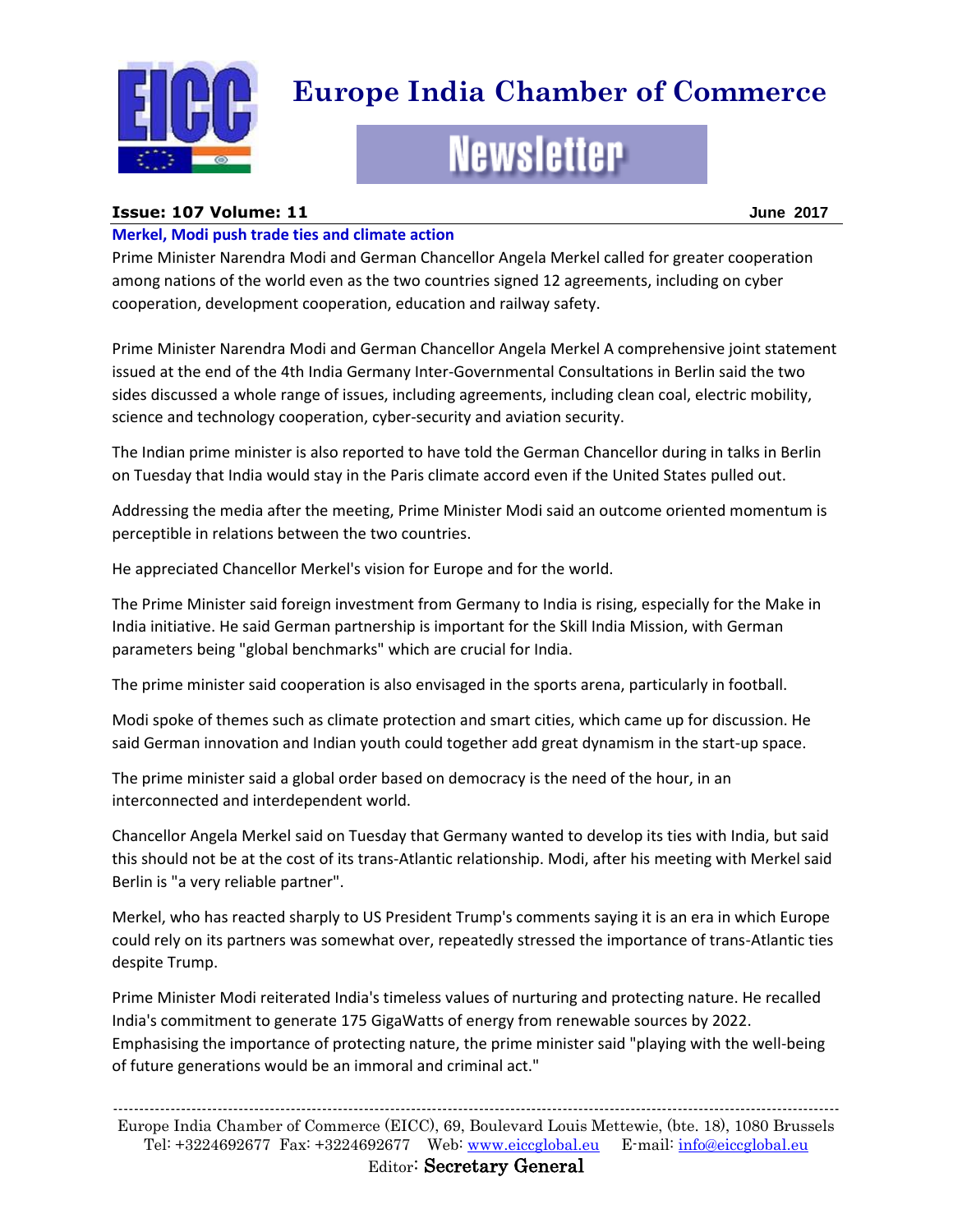Earlier, during the IGC, Modi emphasised the big role that the European Union has to play in nurturing a rule-based global order. Both leaders shared deep concern over the global menace of terrorism, and decided to strengthen mutual counter-terrorism initiatives.

Modi thanked Germany for support of Indian membership of export control regimes. Themes such as clean coal, electric mobility, science and technology cooperation, cyber-security and aviation security came up for discussion. The consultations also touched upon Afghanistan and other global matters.

#### Modi, Merkel nudge FTA, sign a dozen agreements

India and Germany agreed on the need to resume free trade talks between India and the European Union soon, and signed a dozen wide-ranging but low-profile MoUs on the subjects of education, health, skill development and sustainability after a meeting between Prime Minister Narendra Modi and German Chancellor Angela Merkel.

"Prime Minister Modi and Federal Chancellor Merkel underlined their determination to ease bilateral trade and investment…They also reaffirmed their strong commitment to the EU-India Broad Based Trade and Investment Agreement (as the FTA is called) and their commitment to bring about a resumption of the negotiations at the earliest possible date. This would, inter alia, allow to establish provisions for the mutual protection of new foreign investments," a joint statement issued in Berlin said, addressing an issue that has been raised repeatedly by businessmen in the European Union.

# *EU-India summit*

MEA officials said Indian and EU negotiators would meet in July this year and then in October for the EU-India summit in Delhi, in an effort to "take FTA talks forward." FTA talks had stalled after 16 rounds of negotiations in 2013. Since then bilateral investment treaties with Germany and other European countries have also lapsed. German CEOs, who met with Mr. Modi, said this had caused much "uncertainty" in the business relationship, as they were particularly worried about investor protection. "We clearly see the progress under your term…. But the cancellation of the India-German investment treaty makes it very difficult for investment especially by small companies from Germany, and we urge that you work on the conclusion of the EU-India FTA," Hubert Leinhard, president and CEO of hydropower company Voith Gmbh, and president of the German business chamber APA, said, speaking in the presence of Mr. Modi and Ms. Merkel.

The Prime Minister, who spent several hours speaking to Chancellor Merkel, was accorded a ceremonial guard of honour at the German Chancery in Berlin on Tuesday morning. The two sides announced agreements on cyber policy, railway safety, and the training of Indian Skill Development Officers and Cluster Managers.

# *Merkel and Macron key to Modi's Europe strategy*

India is re-engaging Europe as the world enters a period of profound changes. The UK is peeling away from the EU, creating a great deal of uncertainty. Across the pond, Trump appears to be upending an international order with his inexplicable tactical moves. To the east, the growth of China as an aggressive expansionist power impacts both India's interests and growth trajectory.

------------------------------------------------------------------------------------------------------------------------------------------ Europe India Chamber of Commerce (EICC), 69, Boulevard Louis Mettewie, (bte. 18), 1080 Brussels Tel+Fax: 3224692677, 02-8402800 Web : [www.eiccglobal.eu](http://www.eiccglobal.eu/) E-mail: [info@eiccglobal.eu](mailto:info@eiccglobal.eu) Editor: **Secretary General**

 $-2 -$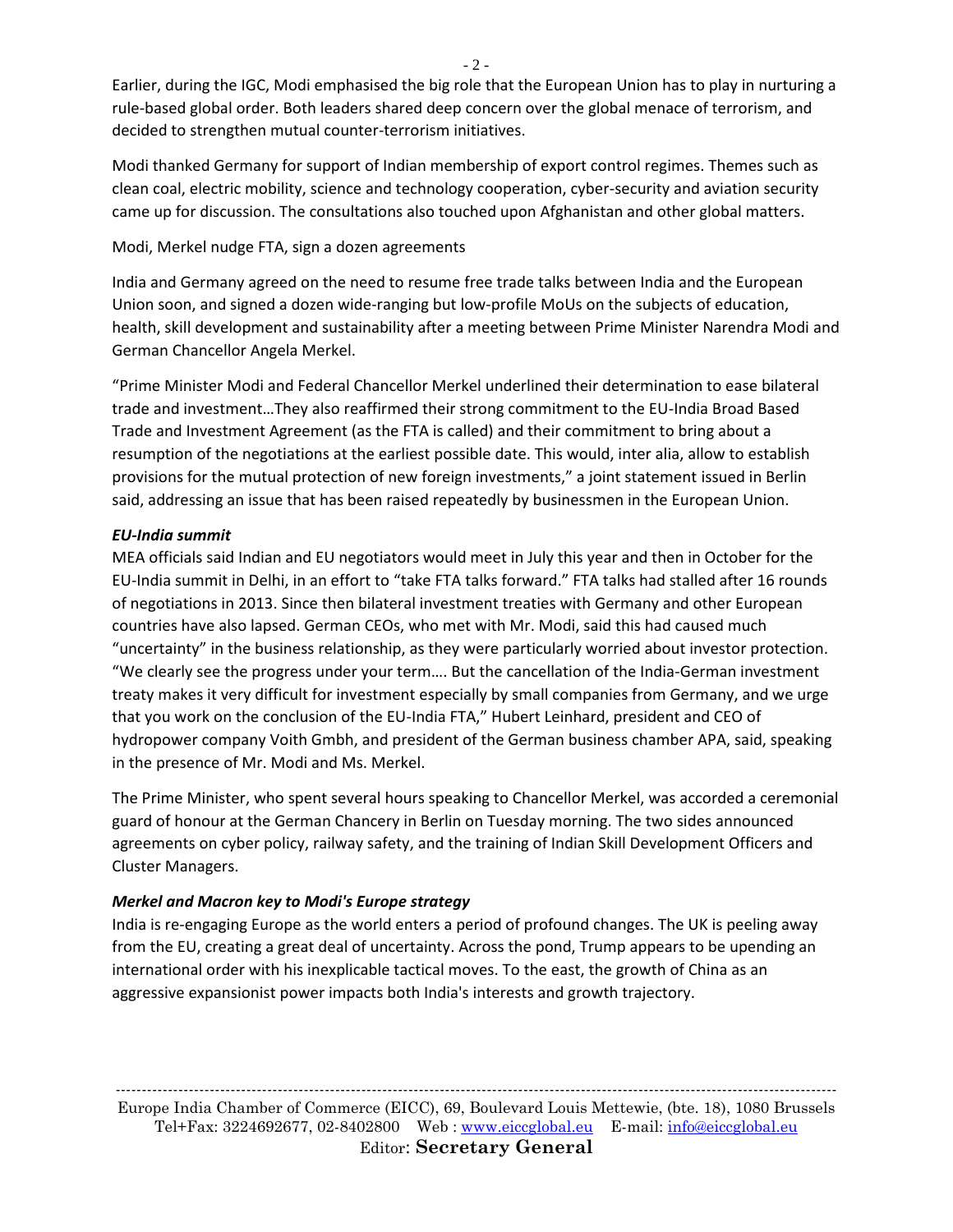Modi is using his Schengen visa cleverly. After his meetings with German Chancellor Angela Merkel , Modi's enduring message is this - India wants a cohesive Europe and a strong leader in Germany. Addressing a press conference with Merkel, Modi+ said, "the cohesiveness of EU is very important".

That's the message Modi will carry with him to Spain and France. Germany, France and Spain are the top three economies in Europe following Britain's decision to turn its back on the continent. These are also countries looking for new, stable partners in the developing world , particularly as China is received with admiration and discomfort in equal measure.

India too has moved on with its own policies regarding this old continent - it is still easier for India to deal with individual countries rather than the cumbersome 27-nation EU. But from quietly sneering at the practicality of the European project, India has decided to embrace it. That is an important development.

Modi paid tribute to Merkel+ as a wise and strong leader. "I learn and benefit from her knowledge," he said. Merkel and Macron or rather the Franco-German alliance is at the heart of this engagement. Hence Modi's meeting with France's new President Emmanuel Macron later this week.

With former US President Barack Obama, Modi connected on the issue of climate and environment. Trump doesn't care much for such stuff, so India will engage with EU much more closely to endorse the EU stand on climate change. At the same time India will also tap EU countries for technology to deal with it. Modi is clear India would have to grow cleaner, whether Trump agrees or not.

In return, from all accounts, India is being less curmudgeonly about free trade pacts and has promised to move on it within a year.

There is another reason for India to engage EU in a deeper way than before - China is building railway tracks right up to Europe's door, bringing with it a very different way of governance and values. If India doesn't set itself up as an easier and more attractive partner, China can stitch up its FTA and bully EU into lifting the arms embargo. That would effectively make EU a no-go strategically for India. It was not a surprise therefore, to find China's OBOR to be a big topic of conversation between Modi and Merkel, both sharing the same discomfort with this connectivity project.

In another way, India is also hedging its bets against an unpredictable US. Just as it is playing the balance of power game in the East, India is playing a similar game in the West, engaging both Europe and US with equal attention. After his European sojourn, which will include Russia and the annual meeting with Putin, Modi will then look towards Washington DC as he and Trump hold their first meeting in June. That will be followed by his visit to China for the BRICS summit, rounding off with Japanese premier Shinzo Abe's visit to India in September.

#### **India's economy to expand at 7.7% in 2018-19: IMF**

India's economic growth is expected to rebound to 7.2 per cent in the 2017-18 fiscal and further to levels around 7.7 per cent in 2018-19 as the country leaves behind the temporary disruptions caused by demonetisation, the International Monetary Fund (IMF) said recently.

For India, the IMF's Regional Economic Outlook report said, while the temporary disruptions (primarily to private consumption) caused by cash shortages accompanying the currency exchange initiative are

- 3 -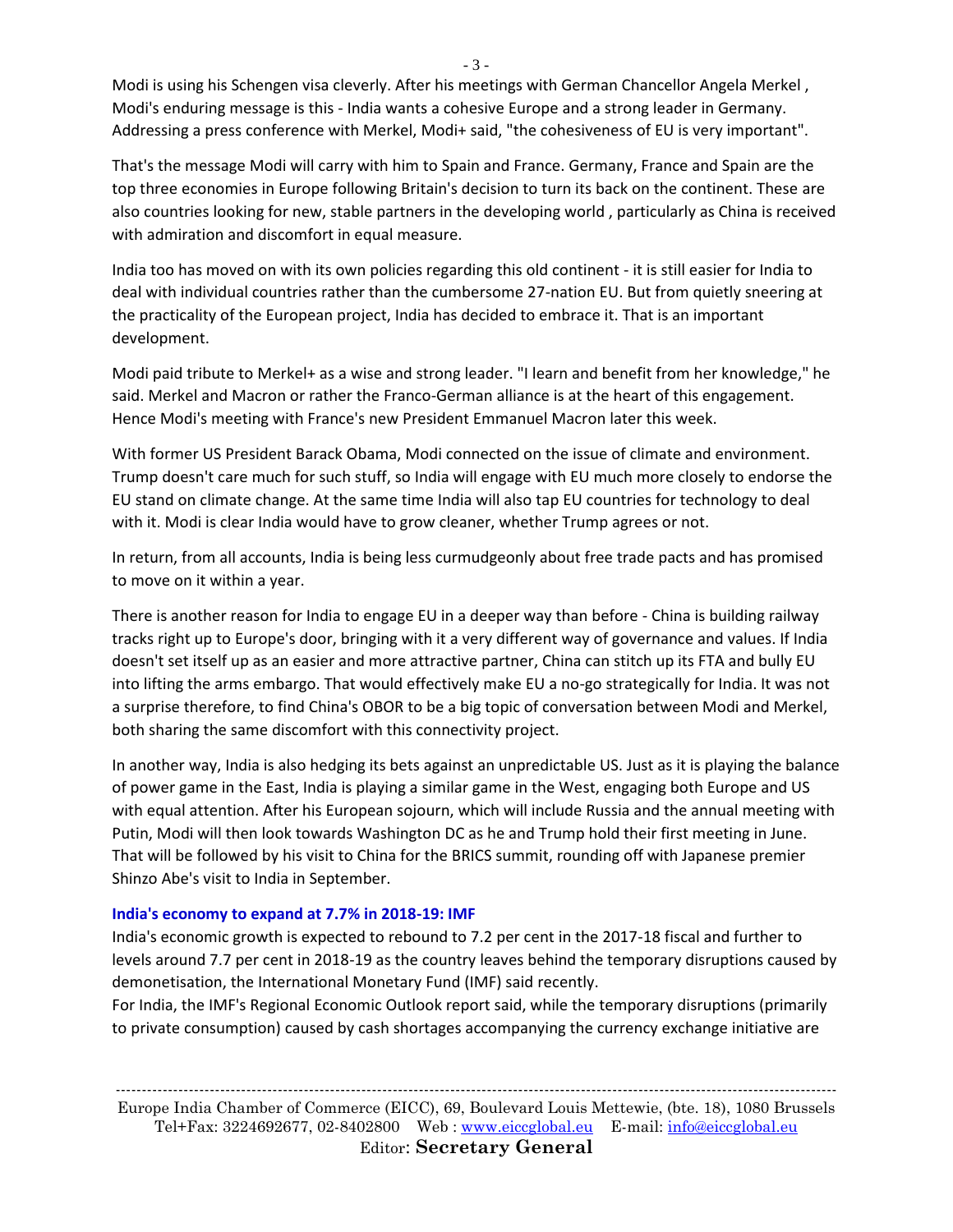$-4-$ 

expected to gradually dissipate in 2017, it recommended the removal of long-standing structural bottlenecks to enhance market efficiency.

IMF cited a favourable monsoon season and continued progress in resolving supply-side bottlenecks as facilitators that would help investments recover. However, the recovery is expected to be modest and uneven across sectors as deleveraging takes place and industrial capacity utilisation picks up, it noted.

''In India, growth is projected to rebound to 7.2 per cent in FY2017-18 and further to 7.7 per cent in FY2018-19,'' the IMF said.

''Headwinds from weaknesses in India's bank and corporate balance sheets will also weigh on near-term credit growth. Confidence and policy credibility gains, including from continued fiscal consolidation and anti-inflationary monetary policy, continue to underpin macroeconomic stability,'' the IMF said.

Growth in Asia as a whole is forecast to accelerate to 5.5 per cent in 2017 from 5.3 per cent in 2016.

IMF revised growth in China and Japan upward for 2017 compared to the October 2016 World Economic Outlook, owing mainly to continued policy support and strong recent data.

Growth in South Korea has been revised down due to political uncertainty.

Over the medium term, slower growth in China is expected to be partially offset by an acceleration of growth in India, underpinned by key structural reforms.

According to the report, in India, improving productivity in the agriculture sector, which is the most labour-intensive sector and employs about half of Indian workers, remains a key challenge.

More needs to be done to address long-standing structural bottlenecks and enhance market efficiency, including from liberalising commodity markets to giving farmers more flexibility in the distribution and marketing of their produce, which will help raise competitiveness, efficiency, and transparency in state agriculture markets, it said.

In addition, input subsidies to farmers should be administered through direct cash transfers rather than underpricing of agricultural inputs, as such subsidies to the agriculture sector have had large negative impacts on agricultural output, IMF said.

Growth in the Middle East and Central Asia is set to pick up in 2017 as external factors improve. After a disappointing 2016, growth is expected to be 3.1 per cent in 2017 and 4.1 per cent in 2018. This is largely due to firmer growth in Russia, an upgraded outlook for China, and a partial recovery in commodity prices, IMF stated in its regional economic outlook.

The IMF report also called on Asian economies to learn from Japan's experience and act early to cope with rapidly ageing populations, warning that parts of the region risk ''getting old before becoming rich.''

Asia has enjoyed substantial demographic dividends in the past decades, but the growing number of elderly is set to create a demographic ''tax'' on growth, the IMF said in its report.

------------------------------------------------------------------------------------------------------------------------------------------ Europe India Chamber of Commerce (EICC), 69, Boulevard Louis Mettewie, (bte. 18), 1080 Brussels Tel+Fax: 3224692677, 02-8402800 Web : [www.eiccglobal.eu](http://www.eiccglobal.eu/) E-mail: [info@eiccglobal.eu](mailto:info@eiccglobal.eu) Editor: **Secretary General**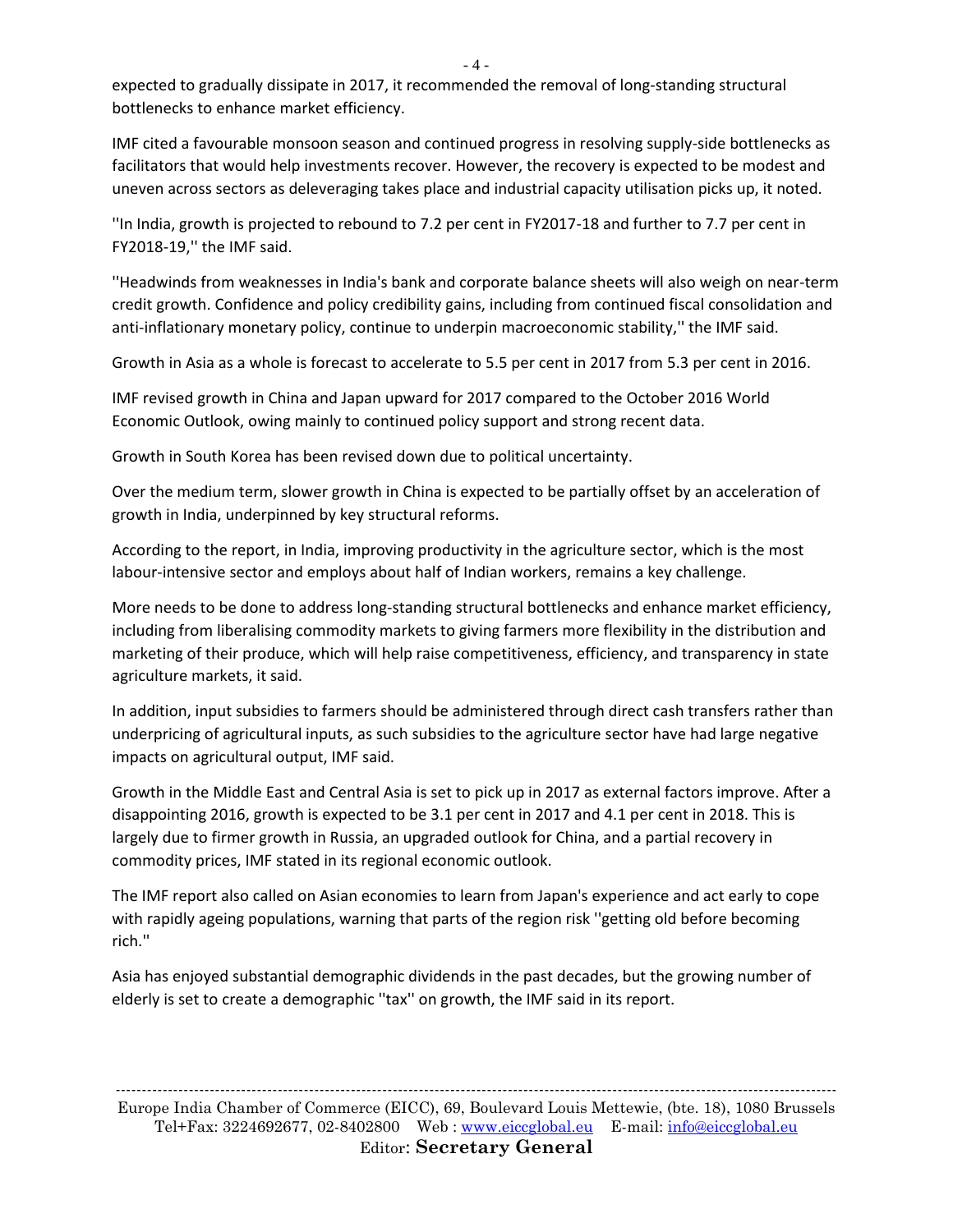''Adapting to ageing could be especially challenging for Asia, as populations living at relatively low per capita income levels in many parts of the region are rapidly becoming old,'' the report said. ''Some countries in Asia are getting old before becoming rich.''

The population growth rate is projected to fall to zero for Asia by 2050 and the share of working-age people - now at its peak - will decline over the coming decades, the report said.

The share of the population aged 65 and older will increase rapidly and reach close to two-and-a-half times the current level by 2050, it said.

That means demographics could subtract 0.1 percentage point from annual global growth over the next three decades, it said.

The challenges are particularly huge for Japan, which faces both an ageing and shrinking population. Its labour force shrank by more than 7 per cent in the past two decades, the IMF said.

The high percentage of its citizens living on pensions may be behind Japan's excess savings and low investment, which are weighing on growth and blamed in part for keeping inflation below the Bank of Japan's 2 per cent target, the report said. ''Japan's experience highlights how demographic headwinds can adversely impact growth, inflation dynamics and the effectiveness of monetary policy,'' it said.

#### **GST Council finalises tax rates for services**

The Goods and Services Tax Council, the apex body to fix tax rates under the new indirect tax regime, on 19 Mayy finalised the tax rates for services under the GST, which is scheduled to be rolled out from 1 July.

The GST Council finalised four tax rates of 5, 12, 18 and 28 per cent – similar to the tax slabs for goods for the various services, including telecom, insurance, hotels and restaurants.

There will, however, be no tax on services like healthcare and education, which will be exempt from GST.

Addressing the media after the 2-day GST Council meeting in Srinagar, finance minister Arun Jaitley said, GST will be levied at 5 per cent on cab aggregators like Ola and Uber.

Telecom and financial services will attract GST of 18 per cent while race clubs, betting and cinema halls will be taxed 28 per cent.

"Restaurants with turnover of Rs50 lakh or below will face 5 per cent tax under GST while non-AC restaurant will face 12 per cent tax," said Jaitley.

AC restaurants and those with liquor licence will be charged 18 per cent GST and 5-star hotels will be levied 28 per cent, he said, adding that hotels with tariff of Rs1,000-2,500 will have to pay 12 per cent tax.

Travelling on metro, local train and religious travel, including Haj yatra will all continue to be exempt from GST, revenue secretary Hashmukh Adhia said. Economy class air travel will attract 5 per cent GST while business class will be charged 12 per cent, he said.

The tax rate on gold has not been finalised yet. The GST Council will meet again on 3 June.

------------------------------------------------------------------------------------------------------------------------------------------ Europe India Chamber of Commerce (EICC), 69, Boulevard Louis Mettewie, (bte. 18), 1080 Brussels Tel+Fax: 3224692677, 02-8402800 Web : [www.eiccglobal.eu](http://www.eiccglobal.eu/) E-mail: [info@eiccglobal.eu](mailto:info@eiccglobal.eu) Editor: **Secretary General**

- 5 -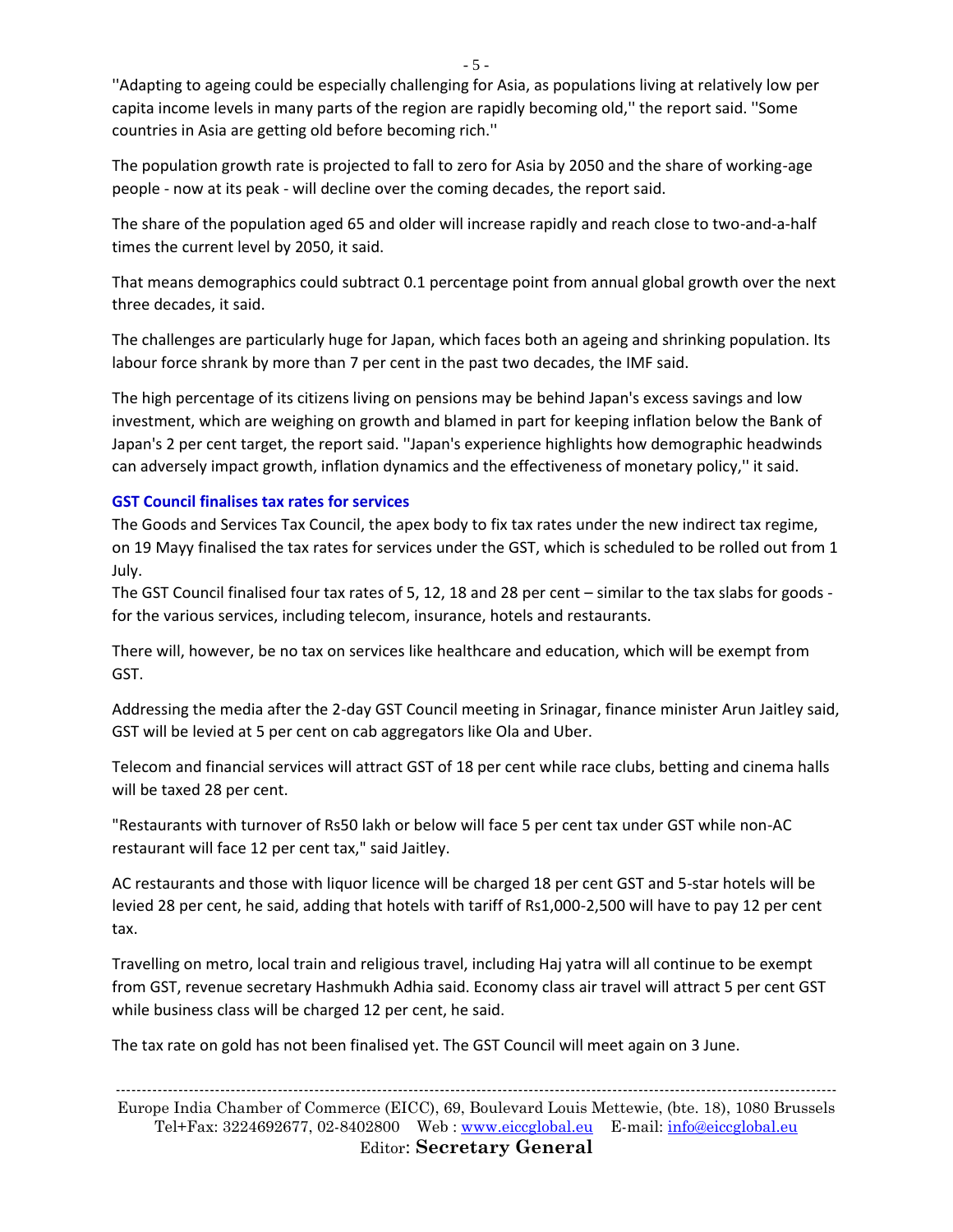- 6 -

The GST rates for all but six items were finalised at the first day of the two-day meeting of the GST Council.

Prices of foodgrains, especially wheat and rice, will come down as they will be exempt from the GST. Currently, some states levy Value Added Tax (VAT) on them.

"We have finalised tax rates for a majority of items as well as the exempt list," Jaitley told reporters.

Out of the 1,211 items, the GST rate for all but six was decided on the first day, he said.

"Rates have been finalised for the rest," he said, adding GST for packaged food items is to be finalised later.

"(With) the standard rate items of 12.5 percent and 15 percent, plus the cascading effect of local taxes, the tax rate was going up to 30-31 percent. These 30-31 per cent taxes... Have all been brought down to 28 per cent.

"Of these, some are items to be used by common man soap, oil - that has been brought down to 18 per cent. So there will be a substantial reduction as far as those items are concerned. We have kept one criterion in mind that the overall impact is not inflation, in fact it brings down the costs," Jaitley added.

Revenue secretary Hasmukh Adhia said 7 per cent of the items fall under the exempt list while 14 per cent have been brought under the lowest tax bracket of 5 per cent. Another 17 per cent items are in 12 per cent tax bracket, 43 per cent in 18 per cent tax slab and only 19 per cent of goods fall in the top tax bracket of 28 per cent.

# *GST rules in place: New tax to reduce prices of most goods, from milk, coal to FMCG goods*

Businesses will acquire the ability to cut prices without taking a hit on their bottom lines, as either lower tax rates (in a minority of cases) or enhanced input tax credit or a combination of both will reduce their tax costs and help boost sales volumes.

Prices of a vast majority of everyday-use and mass consumption items, as well as that of scores of industrial inputs and capital goods, could potentially reduce significantly, giving a big push to both consumption and investment demand in the economy, as the country embraces the goods and services tax (GST) shortly. Businesses will acquire the ability to cut prices without taking a hit on their bottom lines, as either lower tax rates (in a minority of cases) or enhanced input tax credit or a combination of both will reduce their tax costs and help boost sales volumes. More than four-fifths of the goods would fall under a GST rate of 18% or below, finance minister Arun Jaitley said here after a crucial GST Council meeting, which endorsed the rate fitment for "1,211 items barring six categories", the bulk of the GST goods universe.

Currently, around 35% of items are being taxed at 27% (12.5% excise + 14.5% state VAT), although the real tax incidence on them is 4-5 percentage points lower because the excise duty is virtually levied on the ex-factory price, given the abatement for post-manufacturing value addition. "There will be no increase (in the tax incidence) on any commodities. In many cases, there is a reduction (in rates)," the minister said. The principle of aligning the current rates to the GST slab closer to them has itself allowed more rate reductions than increases. This apart, Jaitley said, "we have consciously brought down the rates" for many items.

------------------------------------------------------------------------------------------------------------------------------------------ Europe India Chamber of Commerce (EICC), 69, Boulevard Louis Mettewie, (bte. 18), 1080 Brussels Tel+Fax: 3224692677, 02-8402800 Web : [www.eiccglobal.eu](http://www.eiccglobal.eu/) E-mail: [info@eiccglobal.eu](mailto:info@eiccglobal.eu) Editor: **Secretary General**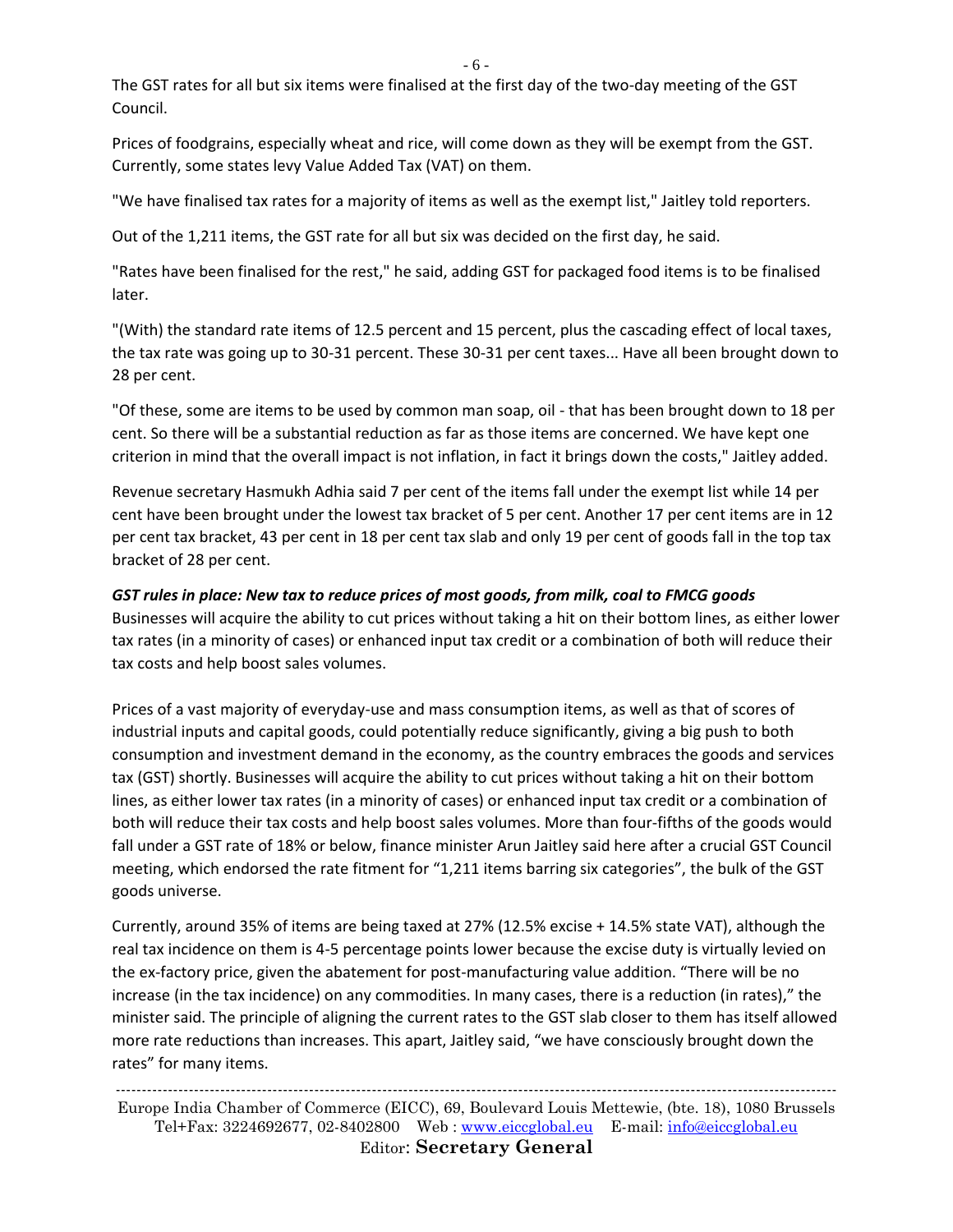The GST Council has decided to tax food grains, mithai (sweets) and milk at zero per cent, as against 5% now; sugar, tea, non-instant coffee and edible oil and life-saving drugs will be taxed at 5% around the same level as now; several fast-moving consumer goods including toilet soaps, tooth paste and hair oil will come under 18% tax, compared with current 22-24% (nominal rate 29%); air conditioners and refrigerators will attract 28% tax (29% nominal rate now, real incidence 2-3 percentage points lower); a slew of industrial intermediates and capital goods will attract GST at 18%, at least 4 percentage points lower than now.

The tax on coal will reduce from around 12% (plus Rs 400/tonne clean energy cess) now to 5% (plus the cess), in what could reduce power tariffs for households and industries. Source said that on top of the peak rate of 28%, small cars will attract a 1% cess and mid-sized cars, 3%. Apart from 28% GST, luxury cars will attract the cess at the ceiling rate of 15%. However, the council, sources said, did not take a final call on the rates for bidi, cigarette, textiles, agricultural implements, footwear, non-processed food and gold. There were two basic questions before the council: a) Whether to tax items items with a combined tax incidence of 5-6% (which include over 250 excise-exempt items that attract VAT at 5-6%) at 12%; b) Whether to bring 35% of items that have a combined tax incidence of at least 27% under 18% bracket. It seems that it decided not to increase the rate for the former list of items while it hasn't brought down the rate for all items now being taxed at 27% or higher. Jaitley said there will be no inflationary impact as most of the rates which are at 31% ot above have been brought down to 28%. Although the tax incidence will come down for the CPI basket and other items, evasion would be plugged and buoyancy would improve, he added. The council also cleared seven out of the nine GST Rules it was considering; the rules on transition and returns are yet to be endorsed by it.

Welcoming the council's decisions, Pratik Jain, partner and leader–indirect tax, PwC, said: The only concern is that 19% items (over 200) would be kept under 28%, which was initially meant for only few commodities such as luxury cars, aerated beverages etc. One would hope that government would continue to make efforts to bring the rates down on most of these products as we go along." FE has recently reported that among the 120 services that are currently being taxed, a vast majority is likely to come under the GST slab of 18%, while a clutch of them including air travel services, renting of hotels, restaurants and other "bundled" food supply services could get taxed at 12%. A handful of services including transport of goods by road (trucks) and rail and financial leasing including hire purchase could fall under the lowest GST rate of 5%.

#### **EIFE-OECD to organise 2nd Global Skill Development Meet in Paris in June 2017**

The Europe India Foundation for Excellence will organise the 2nd Global Skill Development Conference in Paris on 19th-23rd June. Keeping in mind the current requirement of government of India as well as the Global industry, EIFE & OECD have joined together to the 2nd GLOBAL SKILL DEVELOPMENT MEET. In line with the focus of the Indian Prime Minister, Mr. Narendra Modi, the central theme of the GSDM 2017 will be "Making India a global hub of skilled manpower''. Where global skill experts will share their views on the steps that India needs to take in order to become the key supplier of skilled manpower to the world and notably the EU countries and to assess the domains and countries where the Indian workforce can be deployed in the future.

In India, there is a significant gap between the requirement and the supply (quality) which, unless checked, will constrain India's economic growth and we all know that there is a huge mismatch

------------------------------------------------------------------------------------------------------------------------------------------ Europe India Chamber of Commerce (EICC), 69, Boulevard Louis Mettewie, (bte. 18), 1080 Brussels Tel+Fax: 3224692677, 02-8402800 Web : [www.eiccglobal.eu](http://www.eiccglobal.eu/) E-mail: [info@eiccglobal.eu](mailto:info@eiccglobal.eu) Editor: **Secretary General**

- 7 -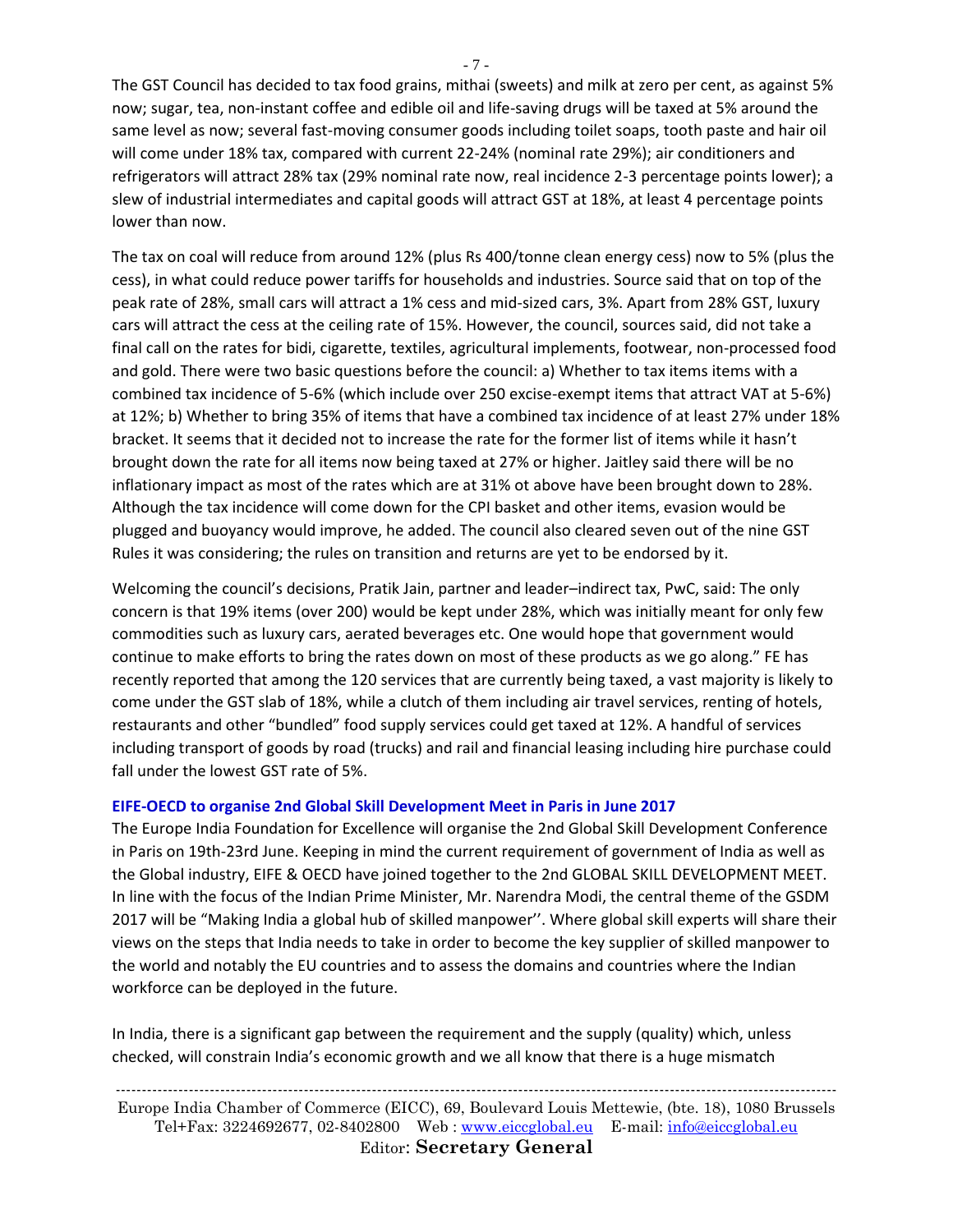between our current education system and the skill sets that the industry and business needs. In past two year we indentified the area where we need to work to match the skill requirement of India industry and business.

Right now the major concern for Skill Mission is the quality of the training. The country had more than 70 odd programs on skill development being run across 29 states through 21 different ministries and Apart of these 70 add programs there so many programmes were no rationalisation of the process and the system and the training were never outcome focused or placement/job oriented. Seeking all the issues in the current training system we build this event with the objective of providing a platform between various government, private sector and civil society players to rapidly build up a vibrant skill development partnership with International Countries, Companies & Institutes those who have satisfactory experience in this filed. > We will come with the aim to skilling with Speed, Scale and Standards across the country and come with new India in which knowledge-empowered people, institutions and organizations achieve results to overcome global challenges. The Chairman of the Foundation can be contacted for details through E-mail [chairman@eife.org](mailto:chairman@eife.org)

#### **India's domestic M&A deal value rises, cross-border activity moderates**

Merger and acquisition (M&A) activity involving Indian companies during the first quarter of the calendar year rose to a total disclosed deal value of \$15.8 billion across 252 deals. Compared with the corresponding period of last year, there was a 23 per cent rise in the deal value from \$12.9 billion, while deal volume remained almost the same at 252 (253 deals in first quarter of last year), according to EY's Transactions Quarterly.

The rise in the deal value was due to a mega deal - the announced merger between Vodafone India and Idea Cellular for over \$11 billion, which accounted for nearly 74 per cent of the total disclosed deal value in the quarter. Barring this mega deal (\$1 billion and above), the total deal value was \$4.4 billion for the quarter.

The diversified industrial products sector led the M&A activity in terms of volume, accounting for 31 deals (\$533.4 million). The majority of these acquisitions were either domestic or inbound in nature with acquisition targets in the power and electrical equipment and packaging segments. These acquisitions were largely aimed at expanding market share and enhancing product lines. On the other side, the telecommunications sector dominated in terms of deal value, owing to the announced Vodafone-Idea deal.

Amit Khandelwal, partner and national director, transaction advisory services, EY said: ''The deal environment looks conducive on the back of a strong economic outlook, and healthy capital markets, accompanied by the Indian government's increasing focus on improving infrastructure and expanding digital reach across the country. Though global buyers are expected to be selective, owing to ongoing global geopolitical issues, their interest in Indian businesses will remain alive as they look for growth opportunities outside the US and Europe. With respect to the outbound investments, cash-rich Indian players will continue looking for opportunistic buys with an aim to seek access to new technology and markets''.

Domestic activity remained the key contributor to M&A activity in India in the quarter, accounting for 87 per cent and 67 per cent of the total disclosed deal value and volume, respectively. Domestic deal

------------------------------------------------------------------------------------------------------------------------------------------ Europe India Chamber of Commerce (EICC), 69, Boulevard Louis Mettewie, (bte. 18), 1080 Brussels Tel+Fax: 3224692677, 02-8402800 Web : [www.eiccglobal.eu](http://www.eiccglobal.eu/) E-mail: [info@eiccglobal.eu](mailto:info@eiccglobal.eu) Editor: **Secretary General**

- 8 -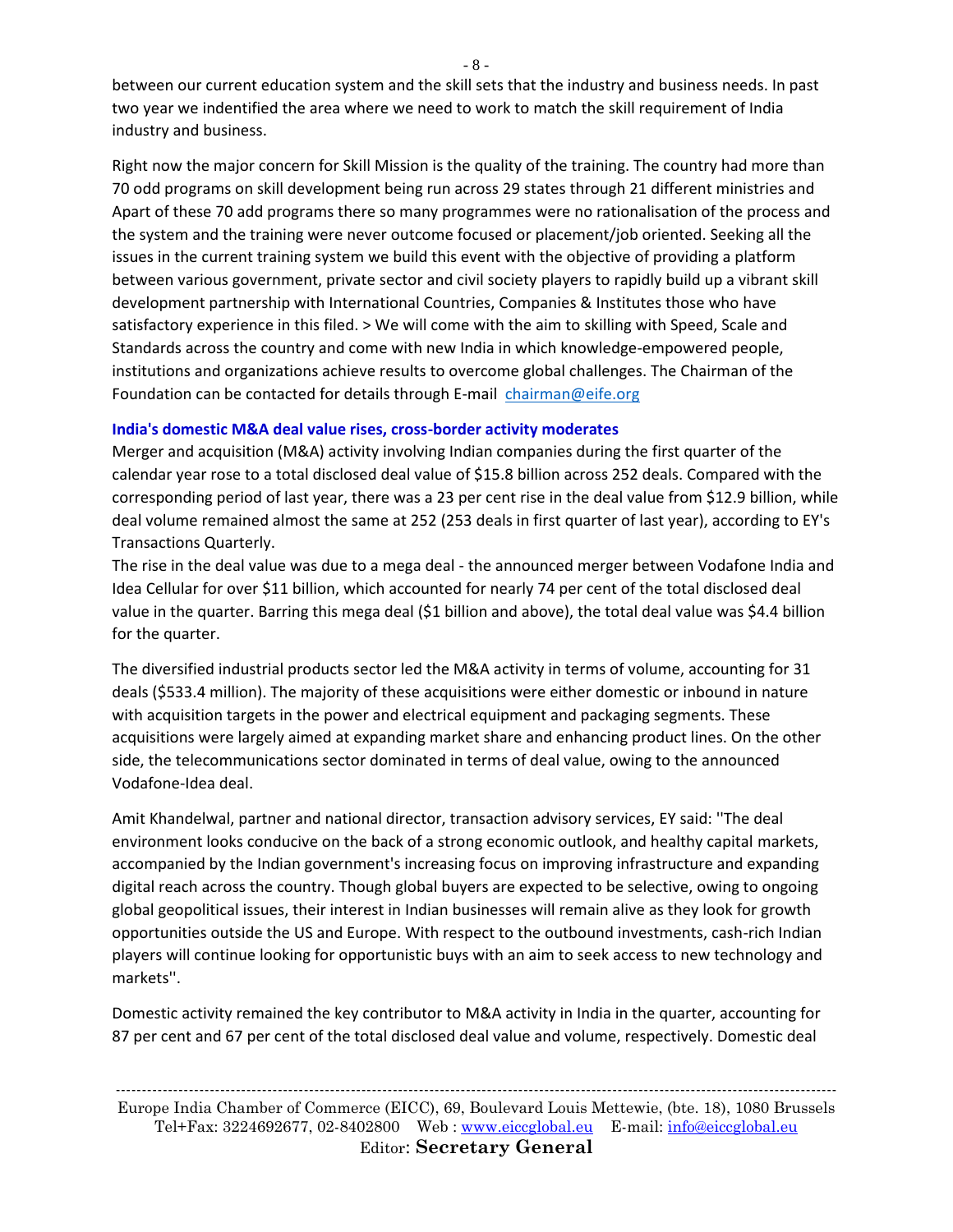- 9 -

value increased to \$13.8 billion from \$5.2 billion in the first quarter of 2016, largely because of the announced Vodafone-Idea merger.

Barring this deal, the domestic deal value stood at \$2.2 billion. Other sectors that witnessed consolidation include diversified industrial products, technology and retail and consumer products. With expansion to acquire scale becoming a critical element of Indian corporates' strategy agenda, consolidation deals are likely to gain further prominence across sectors.

#### Cross-border M&A falls

Cross-border M&A activity slowed in 1Q17, both in deal value and volume terms. While, the deal value declined to \$2 billion in 1Q17 from \$7.7 billion in 1Q16, deal volume weakened to 83 deals from 104 deals.

Within the cross-border market, inbound activity moderated. Deal value decreased by 51 per cent to \$539.8 million in 1Q17 and deal volume reduced to 42 inbound deals from 51 deals. The diversified industrial products sector dominated the inbound front with 10 deals having a cumulative value of \$224.3 million.

The outbound activity also recorded a decline. While 1Q17 registered 41 outbound deals with a disclosed deal value of \$1.4 billion, 1Q16 had clocked 53 deals totaling \$6.6 billion. The technology sector sustained its leadership in terms of deal volume, recording 11 outbound deals.

In terms of value, the automotive sector took the lead owing to the largest outbound deal of the quarter - €571 million acquisition of 93.75 per cent stake in Finland-based PKC Group Oyj by Indian auto parts maker Motherson Sumi Systems.

Strong bilateral relationship with the US in terms of M&A continued this quarter as well. The US was the most preferred cross-border partner to India with 28 deals (12 inbound and 16 outbound) with a total disclosed value of \$449.9 million.

# **No mass layoffs, IT firms are still hiring: Nasscom**

Rebutting reports of mass layoffs in the Indian information technology industry over the last month or so, industry association Nasscom has said the companies are still hiring, having added about 1.7 lakh jobs in the 2016-17 period, and can be expected to hire about 1.5 lakh employees this year. "We categorically reject the reports of mass layoffs in the sector. FY2017 saw 1.7 lakh people being added, while in Q4 alone, the gross hiring was of over 50,000 by top five companies," Press Trust of India quoted Nasscom president R Chandrashekhar as saying.

He also explained that Nasscom had spoken to its members who assured the body that reports of unemployment headaches were exaggerated and that the sector will still hire people this year.

Nasscom underscored what the point companies like Infosys, Wipro, Cognizant, Tech Mahindra and IBM have been making about the layoff reports, saying the best way for employees to retain their jobs would be to "re-skill". The body said the world was moving towards automation and digital services and employees will have to "re-skill or perish".

Backing the IT firms' stand that the sackings – that these are much less in number than reported and are based on the annual performance appraisal - Chandrashekhar said, "Performance-linked workforce

------------------------------------------------------------------------------------------------------------------------------------------

Europe India Chamber of Commerce (EICC), 69, Boulevard Louis Mettewie, (bte. 18), 1080 Brussels Tel+Fax: 3224692677, 02-8402800 Web : [www.eiccglobal.eu](http://www.eiccglobal.eu/) E-mail: [info@eiccglobal.eu](mailto:info@eiccglobal.eu) Editor: **Secretary General**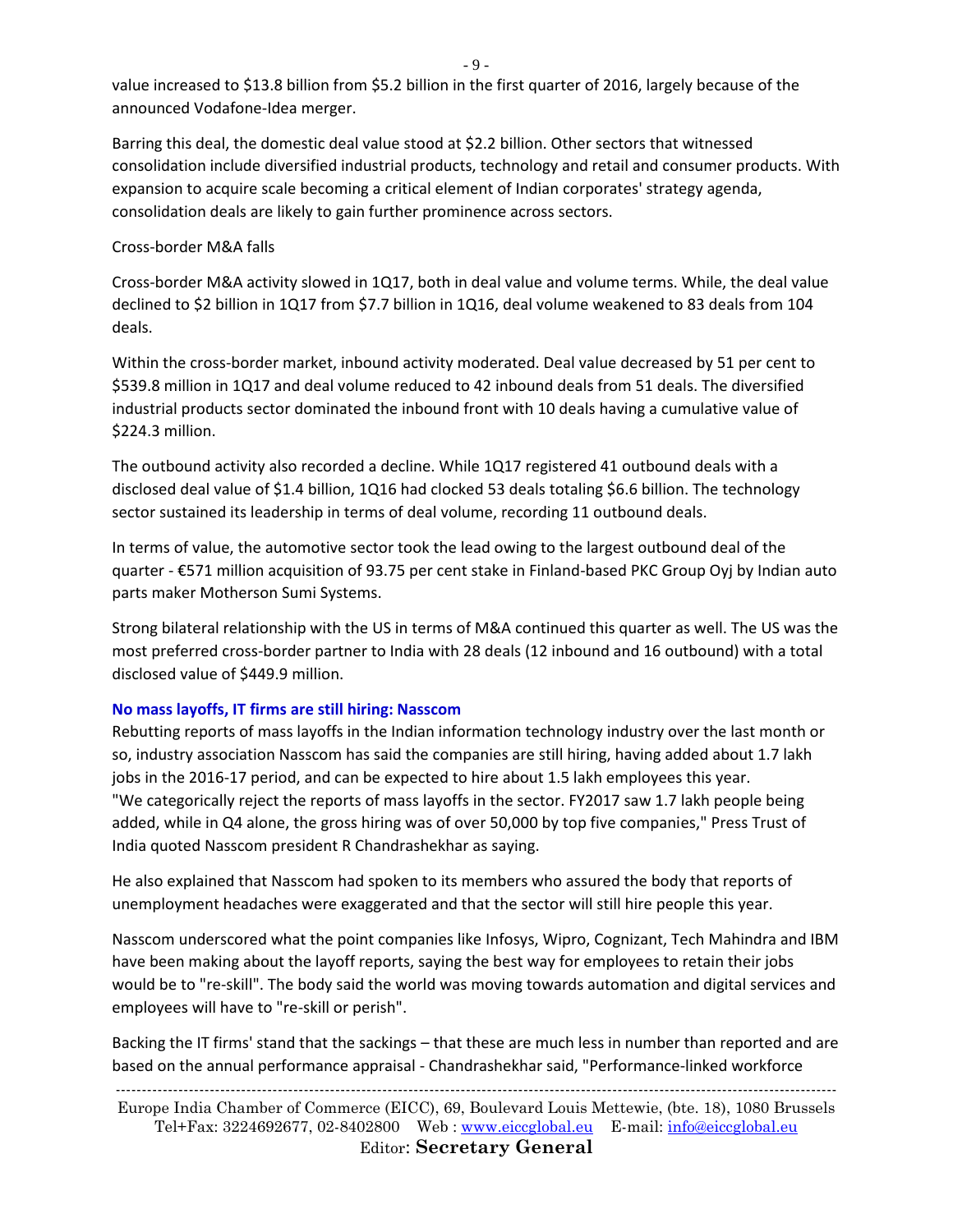$-10-$ 

realignment impacts about 0.5-3 per cent of the talent pool and there is no change this year. It is something every company does to stay competitive and have the right skill sets."

Nasscom chairman Raman Roy also stressed the importance of re-skilling, especially at the time when the industry is embracing new technologies for cost optimisation and better efficiency.

"The need for re-skilling talent is a reality that we have to address. To keep up in a fast-evolving technology environment, the IT industry must reinvent itself by re-skilling its employees in new and upcoming technologies," he added.

Meanwhile, IT giant Cognizant, which was said to be laying off 6,000 employees in India to hire workers in the United States, has now said that it is not sacking employees. Instead, it revealed that it would reskill 1,00,000 employees in FY2018 so that they can be in tune with new technologies and automation.

"We are talking about 3-D printing happening in manufacturing, in financial services people are talking about blockchain, media and entertainment industry people are talking about virtual reality, augmented reality, so on and so forth. All these are enabled by the technology," Ramkumar Ramamoorthy, senior vice-president of corporate marketing at Cognizant, told Moneycontrol.

"So if somebody were to get employed by the market today the opportunities and the options that are available to the individual today, the canvas is much wider more enriching."

# **India Government announces purchase policy to boost 'Make in India'**

India has approved a policy for providing preference to 'Make in India' for government purchases, in a move to give a substantial boost to domestic manufacturing and service provision, thereby creating employment.

The union cabinet chaired by Prime Minister Narendra Modi has approved a policy for providing preference to 'Make in India' in government procurements.

The new policy will stimulate the flow of capital and technology into domestic manufacturing and services. It will also provide a further thrust towards manufacture of parts, components, subcomponents etc. of these items, in line with the vision of 'Make in India'.

The policy is part of the government's policy to encourage 'Make in India' and promote manufacturing and production of goods and services in India with a view to enhancing income and employment. Procurement by the government is substantial in amount and can contribute towards this policy objective.

Local content can be increased through partnerships, cooperation with local companies, establishing production units in India or joint ventures (JV) with Indian suppliers, increasing the participation of local employees in services and by training them, an official release stated.

The policy will be implemented through a government order to provide purchase preference (linked with local content) in government procurements. Under the policy, preference in government procurement will be given to local suppliers. Local suppliers are those whose goods or services meet prescribed minimum thresholds (ordinarily 50 per cent) for local content. Local content is essentially domestic value addition.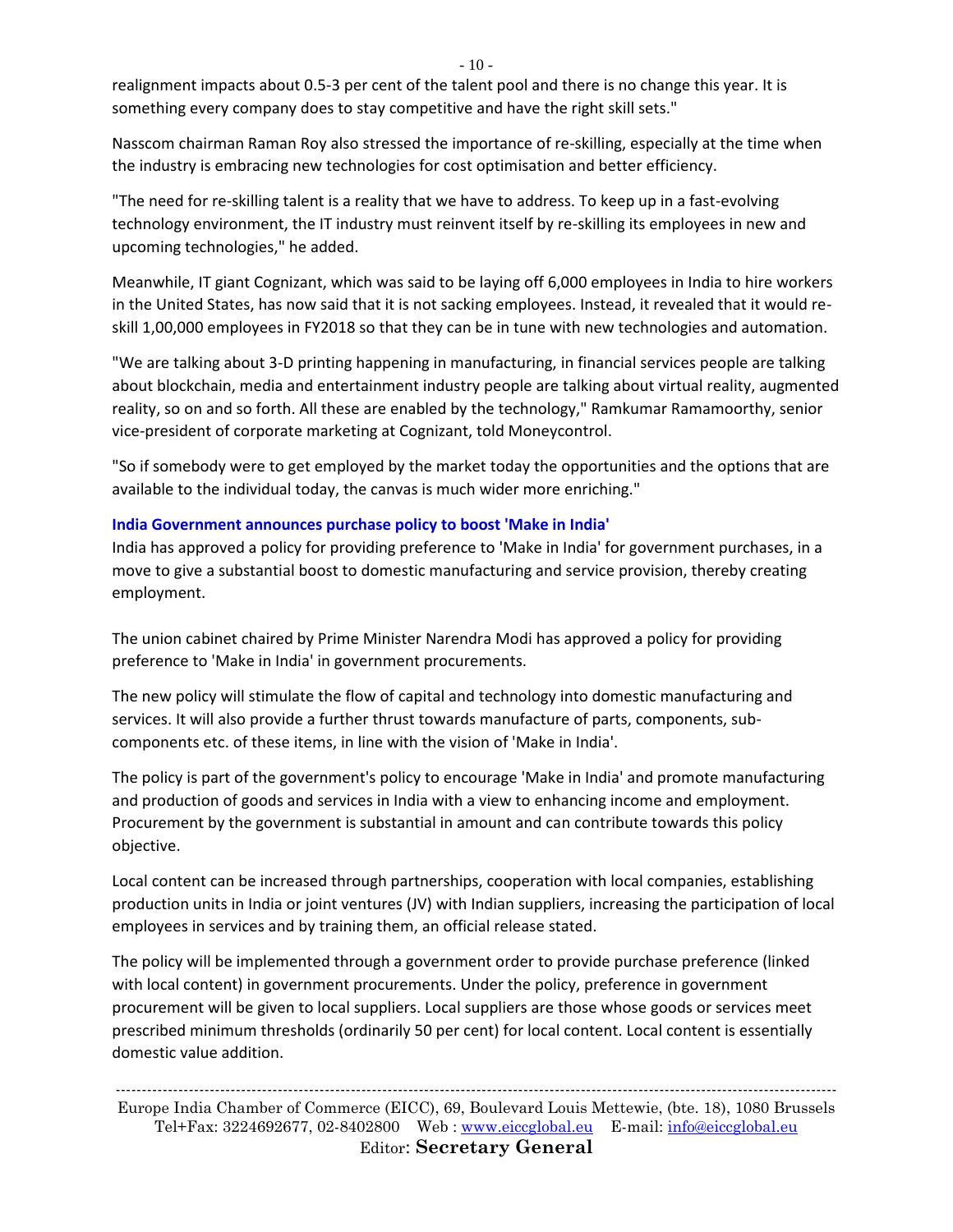In procurement of goods for Rs50 lakh and less, and where the nodal ministry determines that there is sufficient local capacity and local competition, only local suppliers will be eligible.

For procurements valued at more than Rs50 lakh (or where there is insufficient local capacity/ competition) if the lowest bid is not from a non-local supplier, the lowest-cost local supplier who is within a margin of 20 per cent of the lowest bid, will be given the opportunity to match the lowest bid. If the procurement is of a type that the order can be divided and given to more than one supplier, the non-local supplier who is the lowest bidder will get half of the order and the local supplier will get the other half if it agrees to match the price of the lowest bid. If the procurement cannot be divided, then the lowest cost local supplier will be given the order if it agrees to match the lowest bid.

Small purchases of less than Rs5 lakh are exempted. The order also covers autonomous bodies, government companies/ entities under the government's control.

The policy also requires that specifications in tenders must not be restrictive, eg, should not require proof of supply in other countries or proof of exports in respect of previous experience. They must not result in unreasonable exclusion of local suppliers who would otherwise be eligible, beyond what is essential for ensuring quality or creditworthiness of the supplier.

The policy lays down a procedure for verification of local content relying primarily on self-certification. There will be penal consequences for false declarations. In some cases, verification by statutory / cost auditors etc will be required.

A Standing Committee in Department of Industrial Policy and Promotion will oversee the implementation of this order and issues arising therefrom, and make recommendations to nodal ministries and procuring entities.

The policy has been developed keeping in view the core principles of procurement, including competitiveness, and adhering to sound procurement practices and execution of orders. The policy would continue to maintain the balance between promoting 'Make in India' and ensuring timely, valuefor-money products for the procuring entities.

# **\$21 billion (Rs1,35,500 cr) black money left India in 2014 alone: watchdog**

While black money continues to be a major political issue in India, international watchdog Global Financial Integrity has estimated that money worth \$21 billion (around Rs1,35,500 crore) was taken out of India illegally in 2014.

In its latest report, GFI also threw some light upon illegal inflow of funds, with India being identified as the parking spot for around \$101 billion (Rs6,52,056 crore), 11 per cent more than in the previous year.

Titled Illicit Financial Flows to and from Developing Countries: 2005-2014, the report said that between \$620 billion and \$970 billion was drained out across all emerging market countries, primarily through the trade fraud route. In all, illegal inflows and outflows were estimated to constitute 14-24 per cent of total developing country trade between 2005 and 2014.

The highly detailed report is being considered far more precise than its predecessors as GFI published it after analysing information on international trade and balance of payments.

------------------------------------------------------------------------------------------------------------------------------------------ Europe India Chamber of Commerce (EICC), 69, Boulevard Louis Mettewie, (bte. 18), 1080 Brussels Tel+Fax: 3224692677, 02-8402800 Web : [www.eiccglobal.eu](http://www.eiccglobal.eu/) E-mail: [info@eiccglobal.eu](mailto:info@eiccglobal.eu) Editor: **Secretary General**

- 11 -